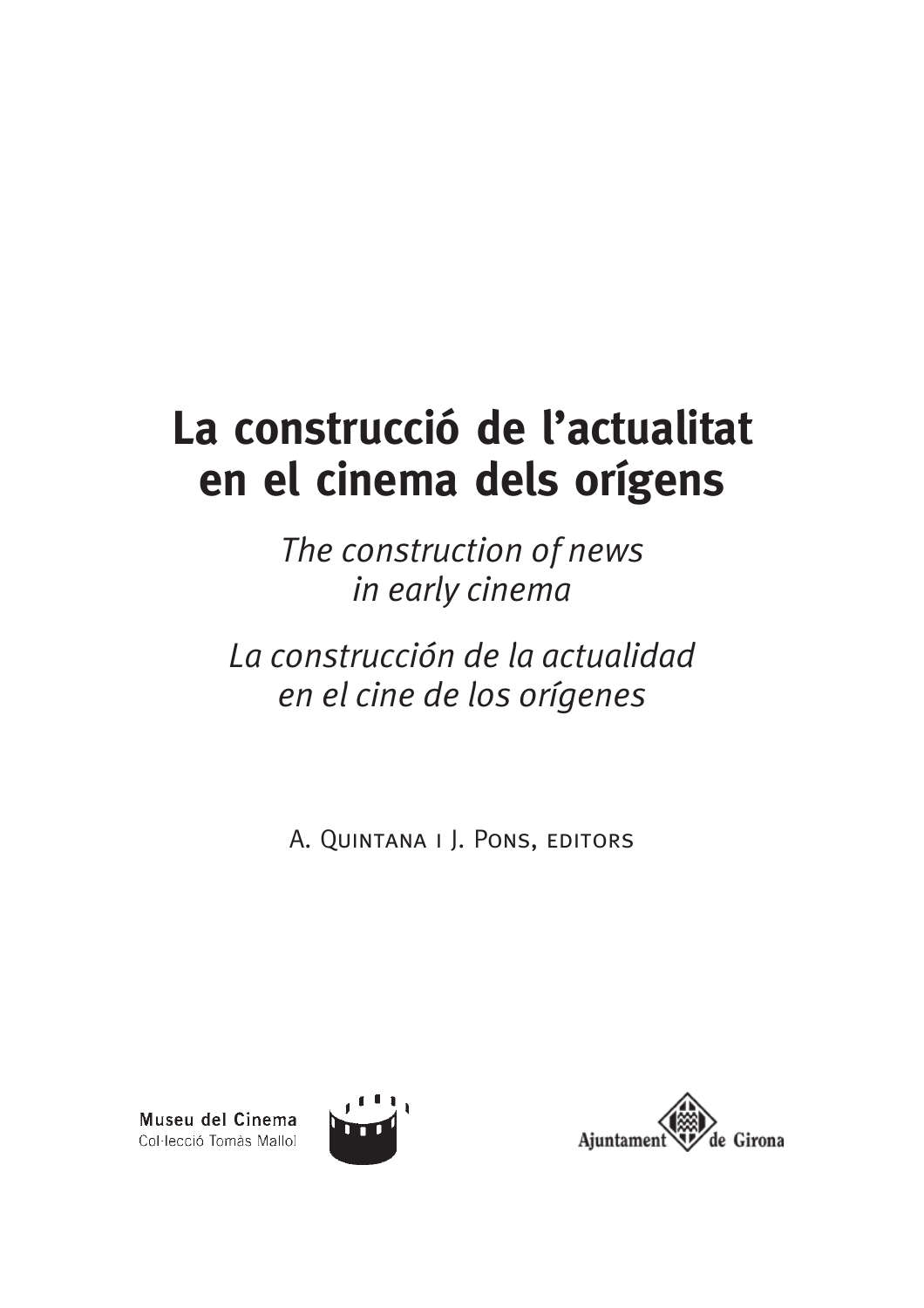*Edita:* Fundació Museu del Cinema-Col·lecció Tomàs Mallol / Ajuntament de Girona C/ Sèquia, 1 - 17001 Girona - Tel: 972 412 777 - Fax: 972 413 047

museu\_cinema@ajgirona.cat - www.museudelcinema.cat

L'edició d'aquesta publicació ha rebut el suport del Instituto de la Cinematografía y de las Artes Audiovisuales del Ministerio de Cultura

*The edition of this publication has been supported by the Instituto de la Cinematografía y de las Artes Audiovisuales del Ministerio de Cultura*

*La edición de esta publicación ha recibido el apoyo del Instituto de la Cinematografía y de las Artes Audiovisuales del Ministerio de Cultura*

Maig 2012. Mayo 2012. May 2012

*Editors:* Àngel Quintana i Jordi Pons *Coordinació*: Montse Puigdevall

*Traducció:* Polyglota SL *Realització:* Palahí A.G. .

ISBN: 978-84-8496-174-1

Dipòsit legal: GI-463-2012

© *d'aquesta edició:* Fundació Museu del Cinema-Col·lecció Tomàs Mallol / Ajuntament de Girona

© *del text:* Àngel Quintana, Rafael F. Tranche, Stephen Bottomore, Charles Musser, Luke McKernan, Paul C. Spehr, Daniel Pitarch, M. Magdalena Brotons, Sarah Dellmann, Luca Mazzei, Begoña Soto, Marta Sureda, Dafna Ruppin, Núria Nadal, Jaume Duran, Rielle Navitski, Ansje Van Beusekom, Luigi Virgolin, Lluïsa Suárez, Sila Berruti, Neus Moyano, Jordi Artigas, Manuel Garin, David Martínez-Robles, Teresa Iribarren, Ángel Morán, Manuel Moreno.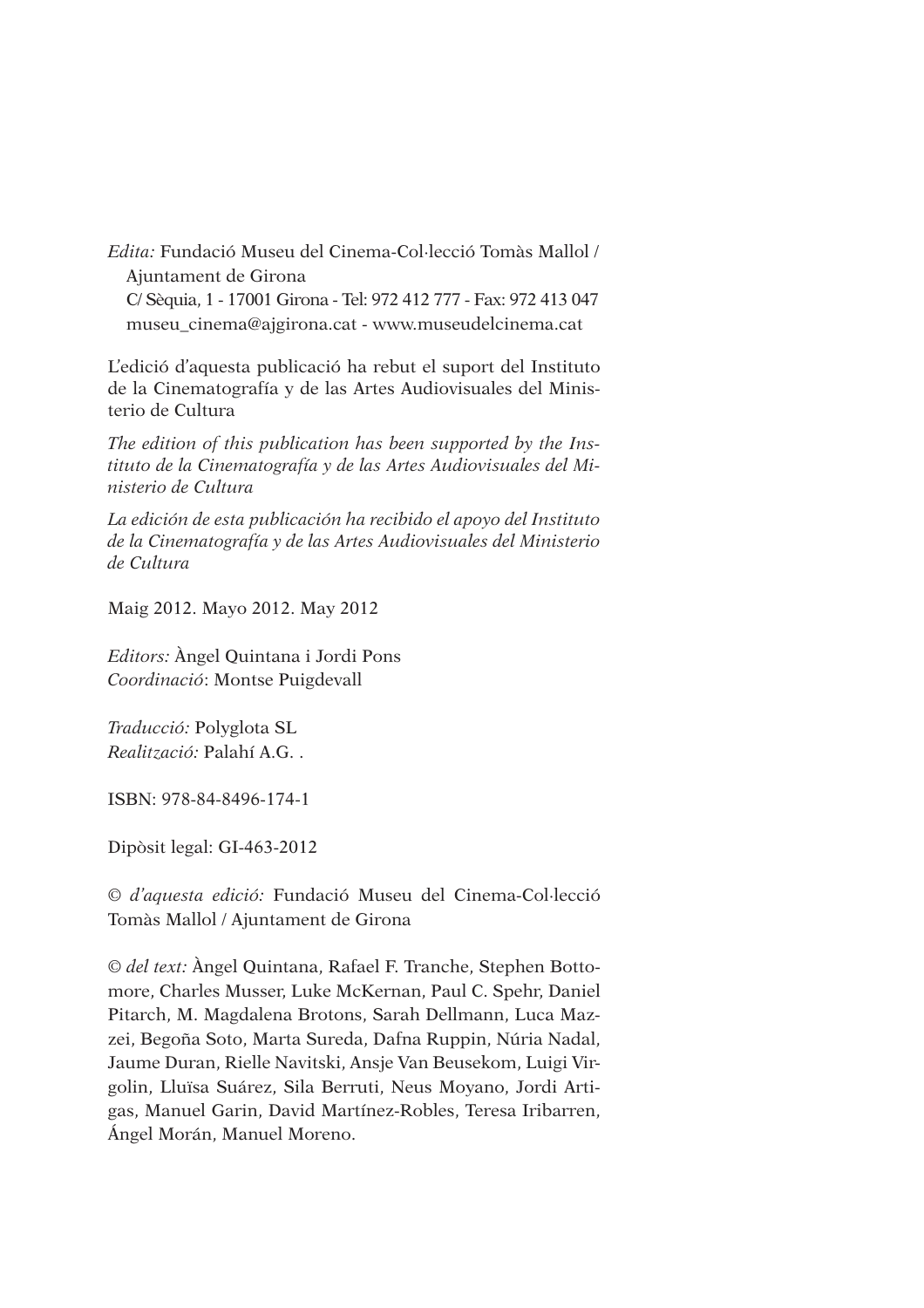## Creating an event out of nothing happening. An exploration of the category event through tourist imagery of the Zuiderzee region (The Netherlands), 1874-1914

### Sarah Dellmann

In the summer of 1906, six Amsterdam boys were hired by the agency *Besteldienst Premier Stores* and dressed in traditional Volendam outfits to advertise for the steamboat company *Batavierlijn* in the streets of London and in Brighton. The *Batavierlijn* connected England (London) with the Netherlands (Rotterdam). This ferry route was not only used to transport goods, mail or business people, but also, from the beginning of the twentieth century onwards, an increasing number of British tourists.



De 'Volendammers' op het Trafalgar Square te London", newspaper photo. In Anonymous 1906, 512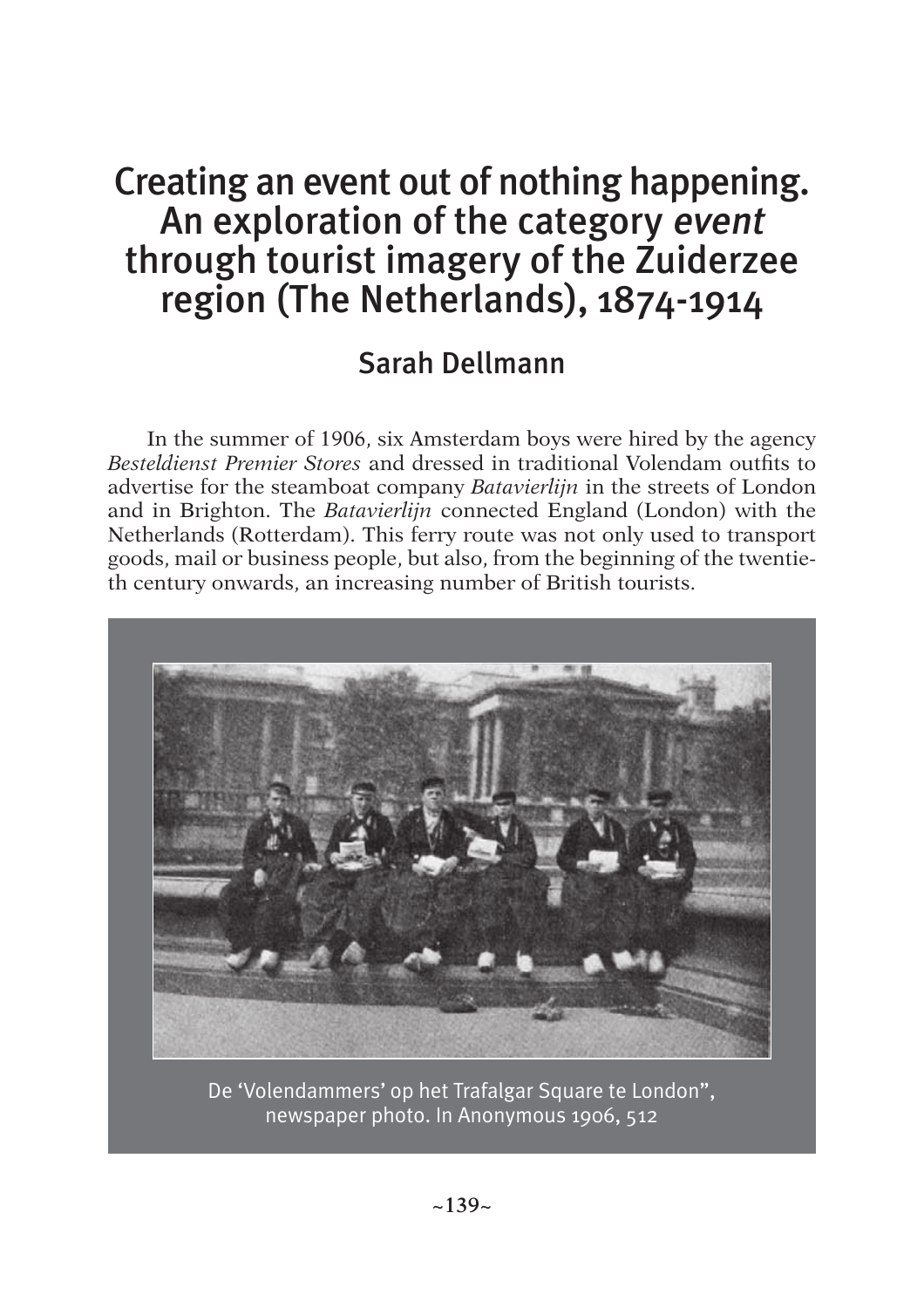The Dutch weekly magazine *Eigen Haard* and the daily newspaper *Algemeen Handelsblad* enthusiastically reported on this event: In order to attract tourists and make them spend their money in the Netherlands, catchy advertising strategies were needed. This one was judged potentially successful, good for the company and the entire country.<sup>1</sup>

The fact that whoever had planned the advertising-event used Volendam costumes to promote a trip to the Netherlands indicates that this image was expected to be widely known. Indeed, we find images of people in traditional clothing of the Zuiderzee region – mostly from the villages Volendam and Marken – across all visual media of that time, including early cinema, when it comes to signify "Dutchness".

In this paper, I will argue that tourism changed the way the Zuiderzee-villages Volendam and Marken were described. Before institutionalized tourism, to go and see the Zuiderzee region was not considered to be in any way a remarkable thing to do; it did not, in other words, constitute anything like an "event". So in order to address and understand this shift, I will examine the notion of *event* and evaluate its use for my analysis of function, use and meaning of tourist imagery in early popular visual culture.

#### **"Event" in media studies**

All definitions of the concept "event" I examined share the criterion of newsworthiness. An event is worth being commented on. This advertising campaign thus can be considered an event, because it has been commented on in newspapers.

In media studies two definitions of the "event" predominate: The first one defines events as unexpected or extraordinary incidents such as natural disasters, accidents, war, terror or crime. This touches on journalistic questions on possibilities, style and ethics of news coverage and its perception.

The second defines events as planned and extraordinary "ceremonial occasions" (Dayan and Katz 1992) or "ritual" (Couldry 2003). Examples are sports matches, royal weddings, and constitutive parliamentary sessions. Dayan and Katz characterize this type of event as live and remote, interrupting the daily routine and preplanned (Dayan and Katz 1992, 7). They focus on the role media play in turning occasions into events. Events bring together a diverse group by stopping the everyday. Dayan and Katz, and Couldry inquire about the social integration achieved through and by events and the role media take in "ordering our lives, and organizing social space" (Couldry 2003, 1).

<sup>1. &</sup>quot;Hollandsche Reclame in Engeland," *Eigen Haard* 11.08.1906. "Nederland En Vreemdelingenverkeer. Berichten En Beschouwingen in Verband Met Het Reisseizoen." *Algemeen Handelsblad* 31.07.1906.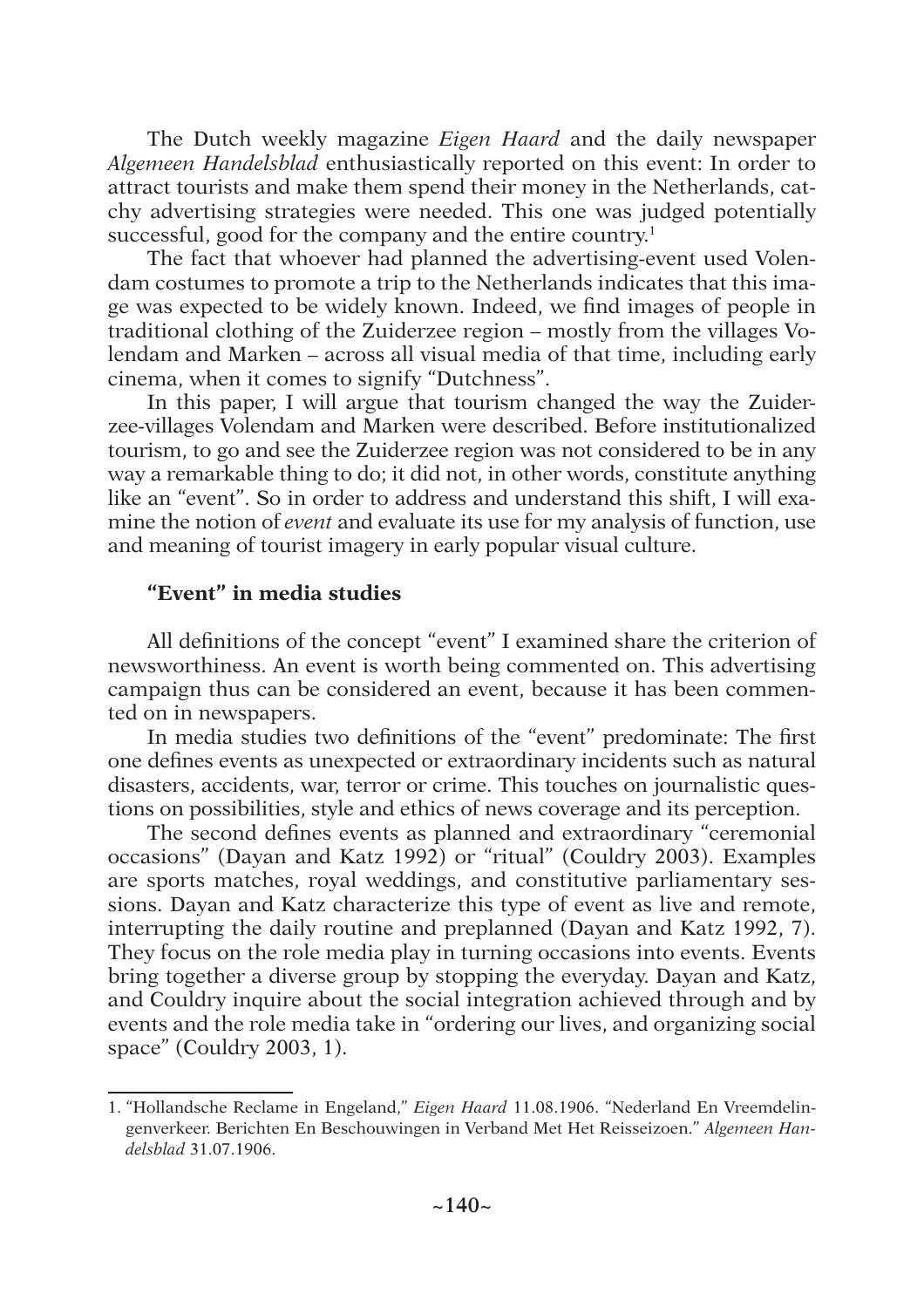Advertising and tourism address the extraordinary, too. In tourist discourse and tourist advertising in general, the newsworthiness/event goes beyond descriptive documentation. In my case, the advertising is set up as an event *and* refers to another event. The article comments on the advertisingevent (the performing boys) and not on the advertised experience (of "Dutchness"). This distinction between advertising-event and advertised experience – thereby turning experience into an event – is not made in the traditional use of news events. In those cases, the newsworthiness is well known *before*  there are images documenting the action. Moreover, the images are clearly attributed to the very place and moment where and when they were recorded. The imagery I explore, here, is neither linked to the duration in which an event unfolds, nor to a specific action. Having these different logics in mind: how does the category of event need to be conceptualized?

Before I explore this question, I wish to stress the prominence of this motif in visual media at the time of early cinema. Images of the Zuiderzee region were circulating at high rate: The Database of *EYE Film Institute Netherlands* shows that at least 35 out of 684 films until 1914 contain images of the Zuiderzee, which is 5% of the entire known film production,<sup>2</sup> Donaldson's Filmography of Dutch Silent Fiction shows that the Volendam outfit was prominent in fiction films until ca. 1918 (Donaldson 1997). Likewise, in an exemplary discussion of two early fiction films, Ivo Blom shows how early cinema drew on this archetypical, pre-modern imagery to signify "Dutchness" (Blom 1996, 246-255).

Visual media in the domain of tourism and travel are not restricted to the documentation of actual travel, but also, and maybe in the first place, communicate "what is to be seen" at a given destination. How, then, was the event character attributed to this motif?

#### **When nothing happened at the Zuiderzee**

The villages of the Zuiderzee – important Dutch trade cities throughout the sixteenth and seventeenth century – were hardly known to anyone anymore, even among the Dutch, until the late nineteenth century. In contrast to other areas of the Netherlands where industrialization had changed the cityscape in the second half of the nineteenth century, this region remained largely underdeveloped. Around 1900 its inhabitants still lived from (non-industrial) fishing and trade of dairy products – and increasingly from tourists and artists.

<sup>2.</sup> The database contains films of Dutch and foreign production. Often the titles are all that remains. The 35 films mention either a place in the Zuiderzee region in its titles, or I have been able to consult copies. It is likely that more films on the Netherlands use this motif.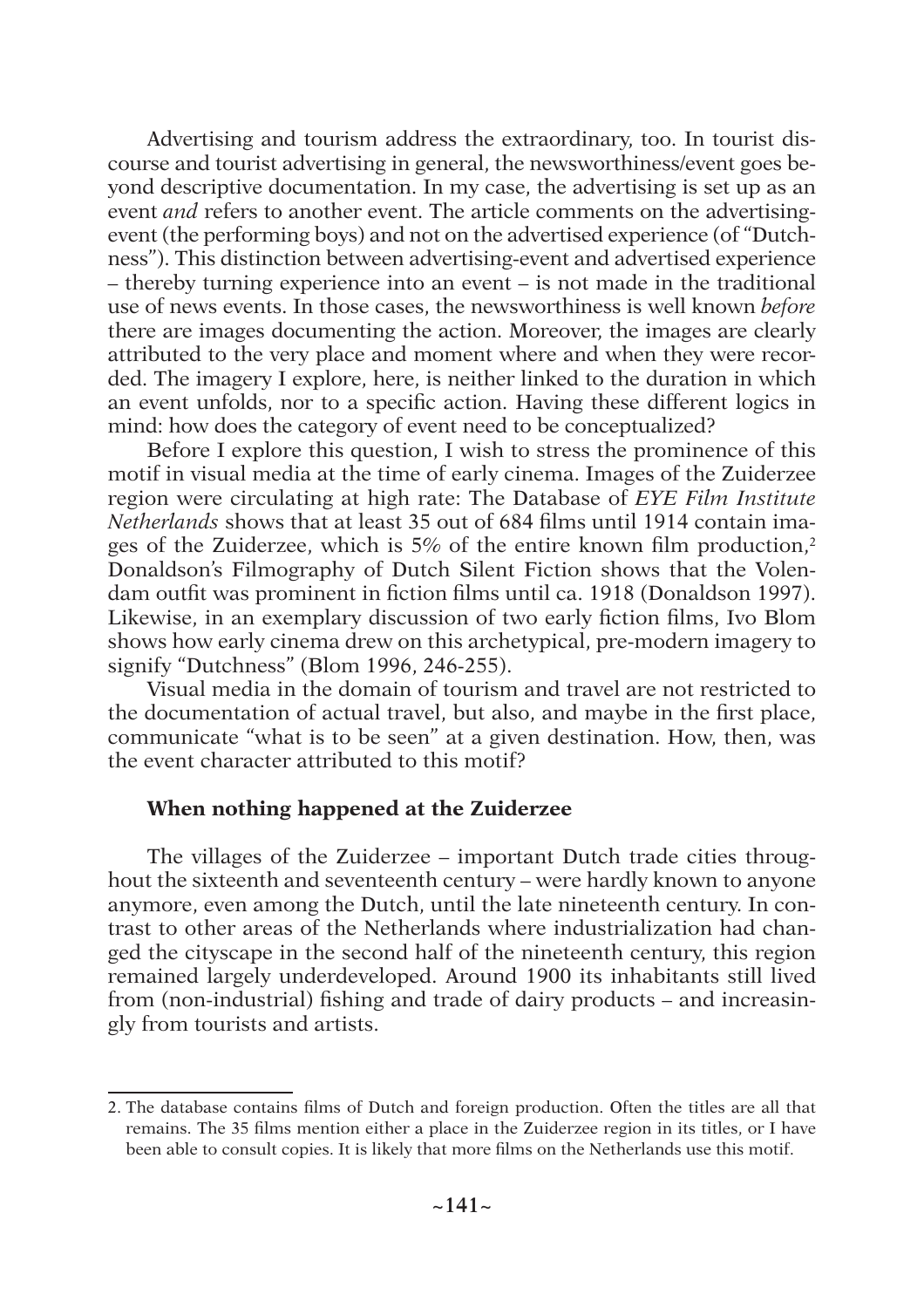The Zuiderzee region got famous through the publishing success of Henry Havard's travel account "*Voyage Pittoresque aux villes mortes de Zuiderzée*" (Havard 1874). It was among others translated into Dutch (1876), German (1882) and English (1885) (cf. Blom 1996, 246-255). The French edition was reissued four times by 1883 and is cited in travelogues and guide books ever since throughout the 1910s. Havard's descriptions of villages resemble each other: He describes the deathlike silence in the streets and the monotonous landscape, leading to the impression of time standing still. Havard gives information about architecture and art collections in the town houses, describes in an ethnographic manner outward appearances and clothing (especially of women) and interprets them as untouched by modernity. This seems paradox: Why would an image referring to a region that was known for its monotonous landscape, the deathlike atmosphere in the streets and the absence of any action turn into an attraction? How could experiencing a never changing way of life become an event?

Turning back to the 1906 advertising-event, it surely caused puzzlement to see people in an unfamiliar clothing style in the streets. Using this attention for a certain aim – selling a ticket for a steam ship line – requires an operation of sense-making that would not work without reference to general knowledge and previously mediated imagery. This singular appearance, then, has to be understood as part of a serially disseminated motif. The question this raises is: how could Amsterdam boys performing Volendammers communicate "Dutchness"?

#### **Making Volendam "typically Dutch"**

In the 1870s and 1880s, the Zuiderzee Island of Marken was better known than Volendam (was it because Havard described it in more detail than any other village?). It was possible to go there on a one-day return trip from Amsterdam. In 1877, a trip to Marken was described under the rubric of day trips around Amsterdam.<sup>3</sup> A Dutch traveler who went to Marken in winter 1883 refers to it as "often mentioned but really not well known place" (Anonymous 1884, 2). By 1898 this had changed, for according to a daily newspaper *Het Nieuws Van Den Dag* it was not necessary to write about Marken "because it was already so well known" (Anonymous 1898).

Visitors going from Amsterdam to Marken would not travel through Volendam. One important reason Volendam became a place of interest and eventually outclassed Marken with regard to popularity lies in the activities

<sup>3.</sup> The author mentions having shown the Island to Viennese artists who participated in the contemporary art exhibition in 1877. P. H. Witkamp, "Uitstapjes Op Één Dag Uit En Thuis," *Het Nieuws Van Den Dag: Kleine Courant* 15.06.1878.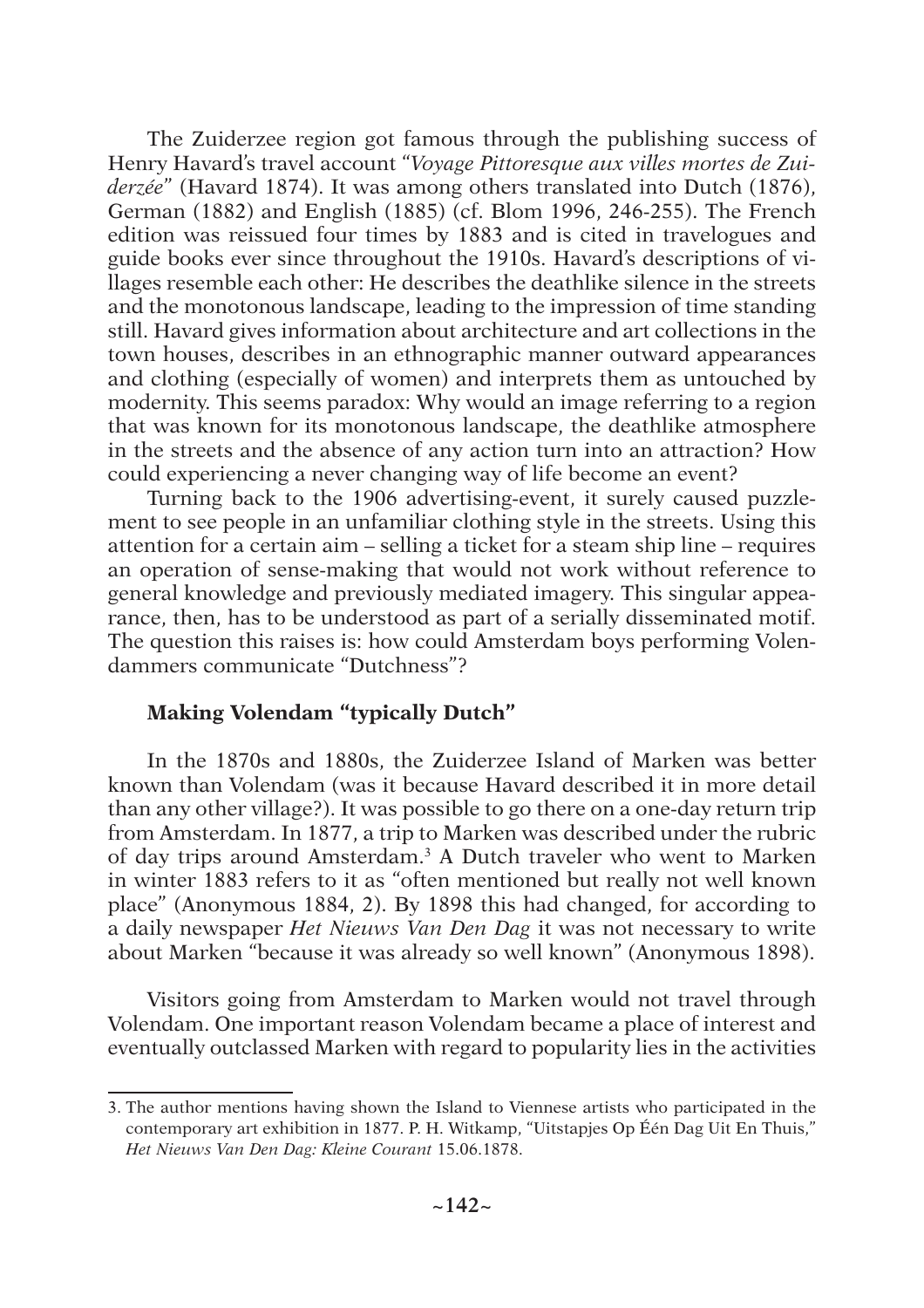

[Rondreizen Marken-Volendam], Advertising poster, 1910

of businessman Leendert Spaander. In 1881 he bought a house near the harbor and turned it into a hotel. To promote it as an artists' residence he sent postcards to art schools, advertised in tourism brochures and used other original marketing strategies.<sup>4</sup> His efforts were fruitful: artists who felt that the artist's colonies of Scheveningen and Katwijk were already too modern and effete came to paint the unexploited village of Volendam. Shortly after that, tourists came to see the much depicted village.

State officials also contributed to the circulation of quaint images of Holland: In 1898, the "Committee to welcome the foreign press" invited 140 foreign journalists – who probably were already in the country to report on the coronation of Queen Wilhelmina – on a day trip from Amsterdam to Edam, Volendam and Marken. The trip included a visit of a cheese factory and a reception at the city hall of Edam with (female) service personnel in traditional clothing, worn especially for this occasion (Anonymous 1898).

One more step is required to relate the Amsterdam boys in Volendam outfits to a ticket for a steamboat to Rotterdam. Although clearly staged,

<sup>4. &</sup>quot;In 1895, Spaander took his daughters "to the opening of an exhibition of Dutch artist Nico Jungmann at an art gallery in London. For this occasion he dressed the two girls in the typical costumes of Volendam." Cf Ivo Blom, "Of Artist and Tourists: 'Locating' Holland in Two Early German Films," in *A Second Life: German Cinema's First Decades*, eds. Thomas Elsaesser and Michael Wedel (Amsterdam: Amsterdam University Press, 1996), 246-255, 247).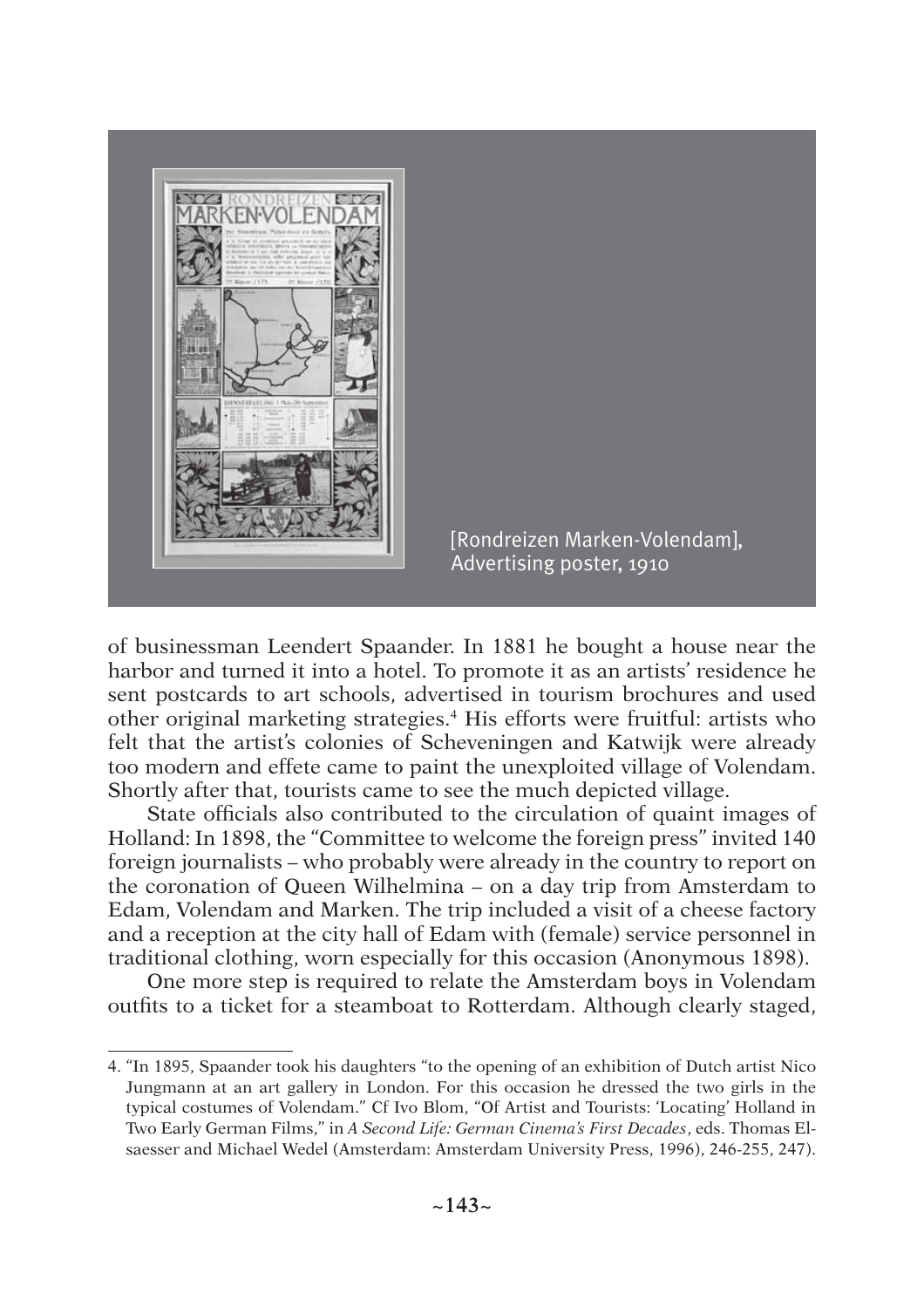these boys served within the tourist discourse – that is inherently intertwined with a quest for the authentic, as numerous scholars have pointed out (Culler 1988, 153-167; Fiske 1989; Berghoff and others 2002; Urry 2009) – as reliable markers for "Dutchness". If the Volendam outfit was both a sign for "Dutchness" and a promise to experience it, we have to do with two layers: This advertising-event allowed to mediate both the promise of *and* the reference to a specific experience*.* Seen in this light, "event" serves as a means to communicate two seemingly contradictory temporalities: the promise to make a not-yet-realized authentic experience within the frame of repetition – that is the already-realized and reproducible.

#### **Creating an Event: Positioning the Spectator**

The Netherlands has not always been regarded as place of aesthetic interest: The absence of monuments, the non-prestigious architecture, the Gothic churches scarred by iconoclasm did not meet the interest of travelers interested in experiencing beauty. This did not change before the late eighteenth century when Romanticists promoted the picturesque. Art historian Hans Kraan juxtaposes these aesthetic concepts: Whereas the classical age's concept of beauty is attributed with perfection, symmetry, the stable and eternity, the picturesque is characterized by raw and sudden variation,



"Habitants de l'île de Marken", drawing in travelguide. In Havard 1874; "Binnenhuis op Marken", drawing in magazine In Anonymous 1884, 7. "A Drawer of Water". Drawing in travel writing. In Boughton and Abbey 1885, 69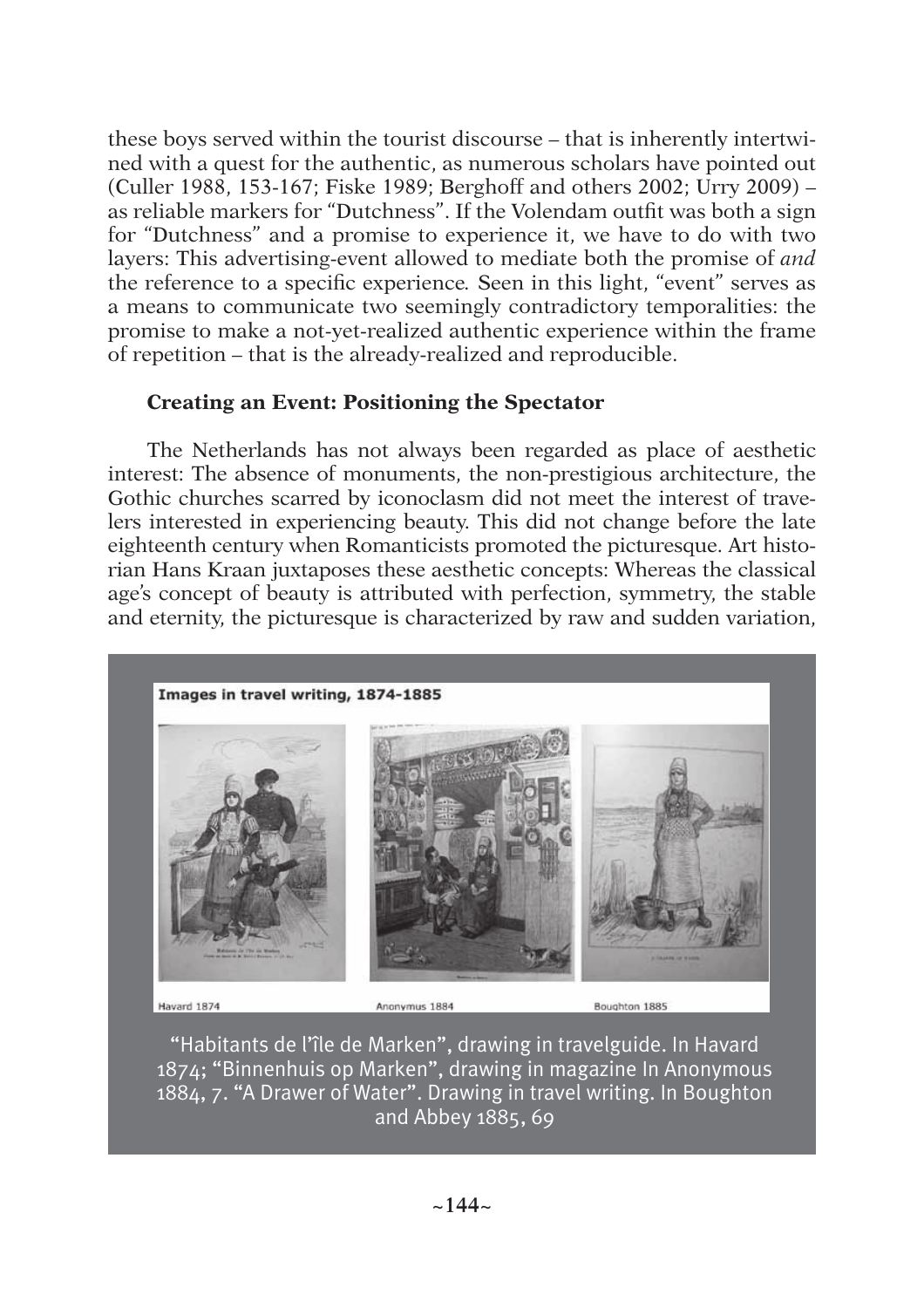non-symmetrical lines, an understanding of phenomena as ephemeral and emphasis on subjective experience (Kraan 2002, 31-33). Contrary to Italy and Greece, the Netherlands could qualify as a travel destination only after the criteria for "place of (aesthetic) interest" had shifted. The picturesque places the spectator differently to the things seen. The viewer is not overwhelmed by an experience of the sublime (caused by the beauty of classical art); it positions the viewer in a safe distance to the things seen, allowing him/her to appropriate them. In a similar way, Nanna Verhoeff characterizes the picturesque as "the aesthetic equivalent of armchair travel" (Verhoeff 2006, 251).

The first images of the Zuiderzee in illustrated magazines are rather ethnographical, and although they give evidence that the editors found this topic worth writing on, the depicted places and people are presented as "simply there": The images show people in traditional clothing in their surrounding. For the reader of the magazines, the images turn the depicted into objects of study in a principally never-ending series of places and people, following an "encyclopedic logic" (Gunning 2008, 11-16; Amad 2010).

This mode of presentation differs from depictions in Magic Lantern series from ca. 1895 and 1906. Here, we find images like these:



Slide 10 "Marken Children" [Lantern Slide], from Lantern Slide Series Projektion für alle, Nr. VII: Quer durch Holland. Producer: Hoffmann und Unger, Dresden 1906 (24 Slides). Collection Gwen Sebus, Netherlands. Probably Slide 32 "Marken men and Girls in Holiday Attire" or Slide 33 "Marken Girls & Boys in their best Clothes" [lantern slide], from Lantern Slide Series A Visit to Holland (also distributed as Picturesque Holland). Producer: unknown, probably England, ca. 1895 (50

Slides). Collection Gwen Sebus, Netherlands.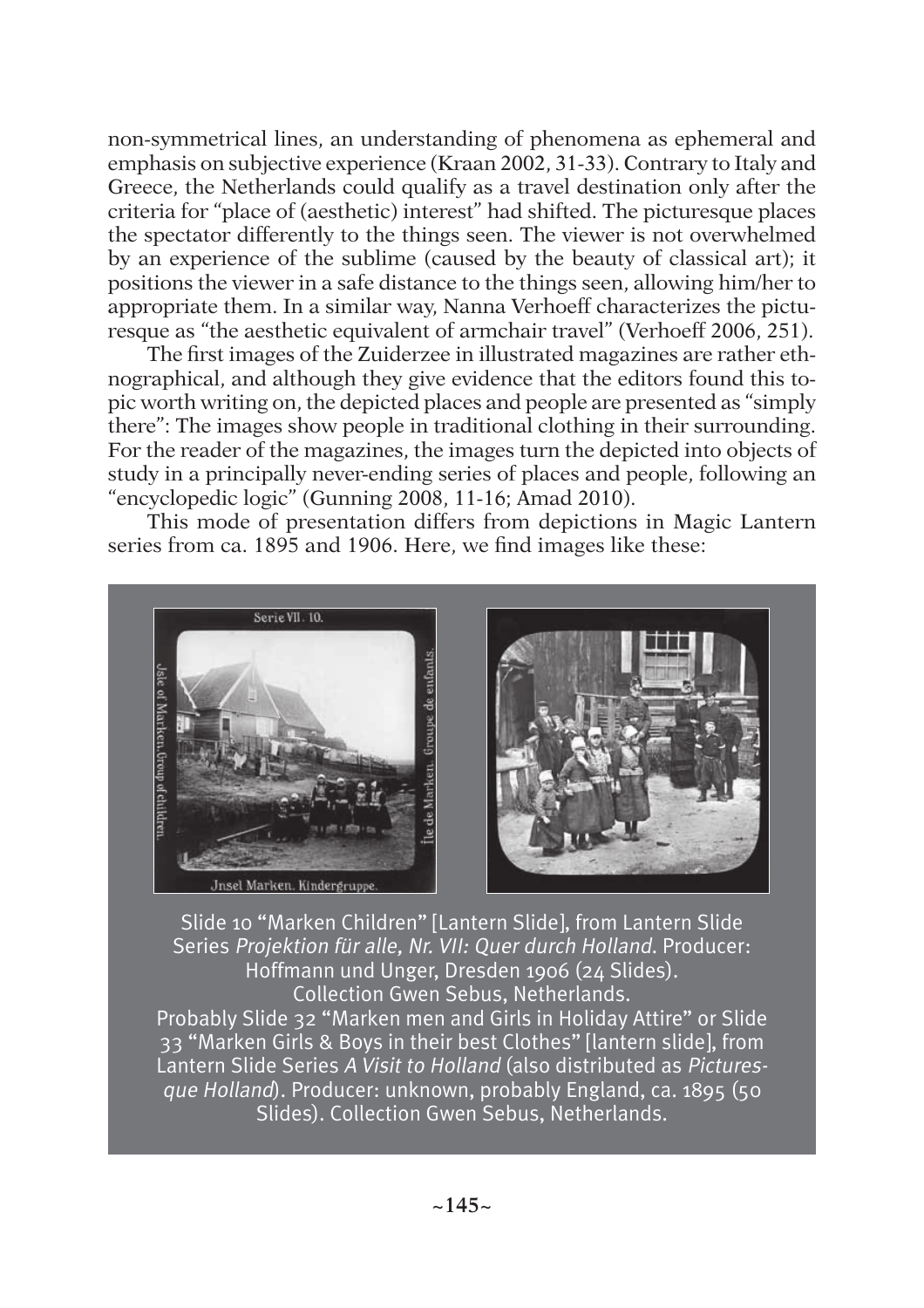Tourists appear, either visually in the image of the slides, or textually in the lecture material (Hoffmann & Unger 1906).<sup>5</sup> The lecture to the first slide even explicitly addresses the viewer as a consumer of something that is picturesque: You may have a look at this scene, but you have to pay these people for taking a picture of them (cf. ibid.). In the second slide, the tourists are part of staging: Children in traditional clothing pose for the photograph. The tourists<sup>6</sup> pose as well; they do not look at the children but also address the camera and thereby the viewer. The audience of a magic lantern projection gets to see the spectacle and is offered a position in that scene as well. These images position the viewer within the scene, at the very location.<sup>7</sup>

This composition, which also implies a positioning, underlines the event character of such a visit to the Zuiderzee region. The fact that these children are of touristic interest is confirmed by the presence of the tourists. These children are not just "simply there" anymore, but perform for the camera as they do for the tourists. It is obvious that this scene would not take place if no one looked. This differs from the mode used in the more ethnographical descriptions in illustrated magazines, mentioned above.

The advertising-event of the Volendammers in London bears evidence to the availability of predefined, controlled experiences made available by the purchase of tickets to touristic destinations and turns the latter into a commodity. It functions as a teaser because it does not (aim to) substitute for the "real" experience of actual travel. In this regard, the lantern slide show and the advertising-event are essentially different: the screening of images is sold as and provides an experience; it *is* the event, whereas the advertising-event is (and aims to be) a *reference to* the experience-as-event. What lantern slide shows and tourist advertising have in common (and what distinguishes them from the news events) is that they do not show something new, but repeat a predefined experience in a predefined setting and spectator position.

<sup>5.</sup> It is not possible to trace if lecturers read out the readings issued with the series or wrote their own comment. The popularity of the readings gives some ground to the speculation that at least some people used them.

<sup>6</sup>*.* To name these two persons in the background tourists is, of course, an interpretation. However, all travelogues and ethnographic accounts state that the entire population of Marken wore traditional clothing. Because there was no business to do at Marken and the prominence of Marken among tourists, the probability is high that these people are tourists. At least, they stand out and are no Markeners.

<sup>7.</sup> Verhoeff discusses a similar case of people in landscape painting, seeing them as mediators "between the armchair traveler and his more adventurous counterpart." Nanna Verhoeff, *The West in Early Cinema. After the Beginning* (Amsterdam: Amsterdam University Press, 2006), 257. For the discussion of "event" I want to point out the difference between people looking at landscape and people looking at people, who are conscious of being looked at.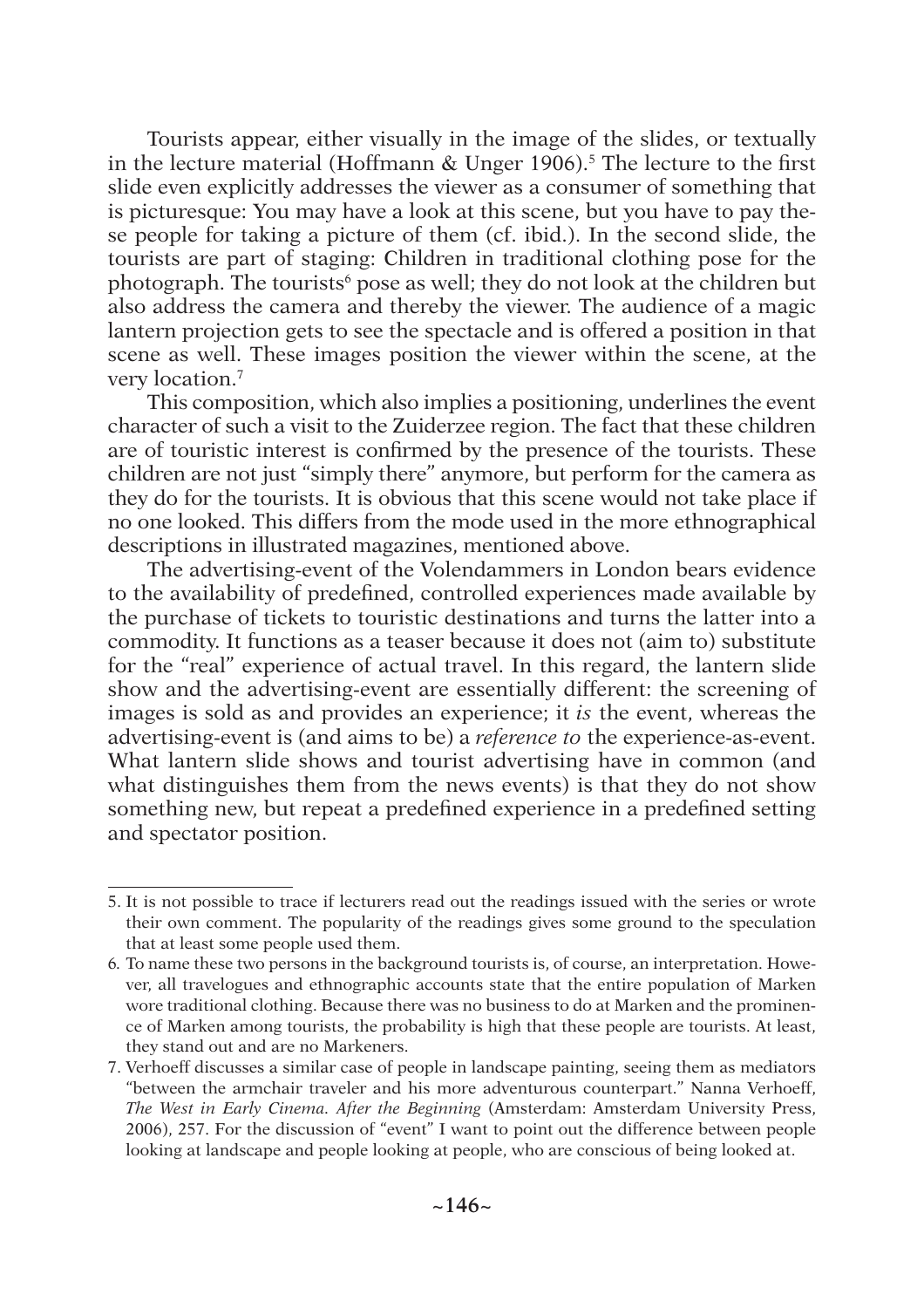#### **The end of the event: broad dissemination**

Then something happened: Highbrow tourists were turned off by the organized and obviously staged attractions. In 1913, two British tourists lament the loss of authenticity of this place:

"Here [in Monnikendam] we met the Dutch child at its worst. It is particularly hard on Monnikendam, which is otherwise an engaging little place, because these stridend-voiced, brazen-faced, pushing girls, and hulking, baggy-trousered, pipe-smoking boys don't belong there at all, but come over from Marken, to spend, let us hope, a generally unprofitable day in pestering visitors to buy postcards and other rubbish." (Grew and Grew 1913)

Due to income from tourism, the inhabitants of the Zuiderzee villages could afford to build their houses in bricks, so that there were no more wooden houses in need for colorful furnish, "authentic decoration" and "typical furniture" were sold to collectors and the replica of "typical" Marken or Volendam interiors shown on location no longer fulfilled the promise of authenticity these places once got famous for. It seems that the event character is lost when the promise – here: an experience of authenticity – is not kept.

But something else happened, too: Volendam and Marken motifs were widely disseminated because it benefited various interests. By performing "the Volendammer" or "the Markener" to the visitors, the mostly poor inhabitants – not to mention the tourist agencies – generated income. Artists saw what they came looking for, lantern slide and cinema audiences as well as (at least some) tourists were happy to see what everyone was talking about. Seen in this light, authenticity does not seem to be a necessary condition for the event character, when made available in visual mass media. In this mode of presentation, the promise of an experience is not bound to authenticity or, at least, the concept of authenticity underwent change, too. It seems that there was a shift from "auratic" authenticity of the here and now to a reproducible spectacular.

#### **Conclusion**

On first sight, traveling – be it armchair travel or "real" travel – seemed to be a domain to which the concept of event can be applied, at least insofar as the extraordinary experience and thereby the experience-asevent is highlighted. When looking deeper into the *use* that is made of the "eventness" and the *function* the extraordinary qualities have, it becomes apparent that "event" needs to be conceptualized other than when used to describe extraordinary news incidents or ceremonies. If applied to the analysis of tourism but also travelogues in early cinema, it has, I argue, the following characteristics: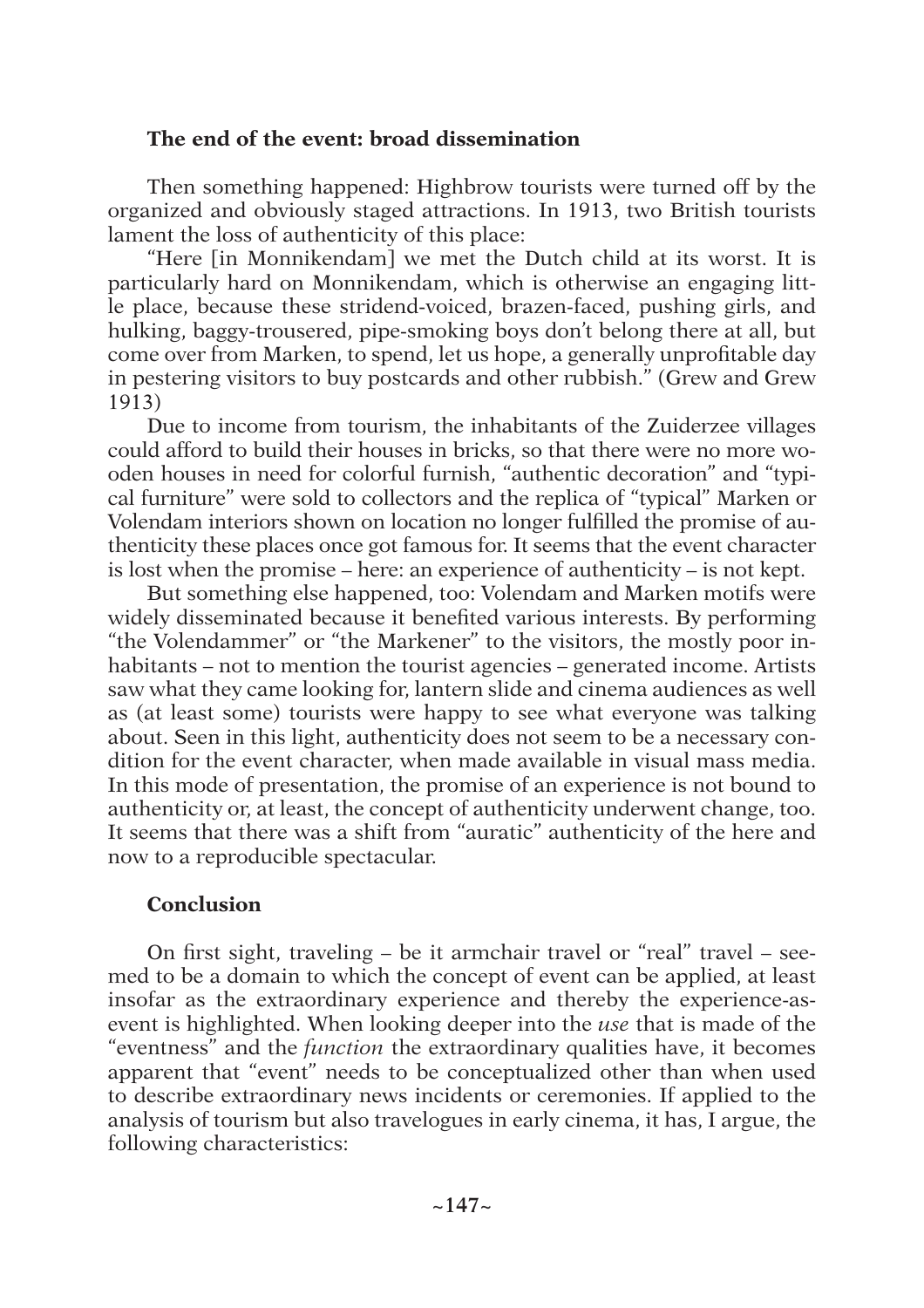Event is a *mode and a means to communicate*, *present or promote* a certain experience. If an event only is one if it matches an expectation, i.e. if it provides the expected experience, event is a *qualitative* category. Moreover, an event does not show something entirely new but *confirms* a predefined experience. It is a category of repetition. In addition, event is a means to make a (promised) experience consumable. Just like tourism and advertising, it comes in the form of a commodity. Lastly, the way mass media provide experiences raised by tourist discourse indicates the possibility to create (touristic and picturesque) experiences not simply in the realm of authenticity but also in the realm of the spectacular.

In none of these cases does event relate to a determinable time span of news events like a coronation ceremony or a football match that are nonrepeatable and finish at a precise moment. Rather, the "tourist type"-event is a means to an end: It can only be applied within consumer culture as the so-defined event *only* realizes its promise in consumption. Following the logic of tourism and advertising in consumer culture, tourist discourse creates both the longing for a specific experience (in this case: of "Dutchness") and fulfillment through its advertised commodities. The fleeting experience of "Dutchness" can be consumed and realized by attending a film, a magic lantern show or going on holidays. Conceptualizing event this way enables us to explore the *relation* between promise and experience, the new and the repeated, the spectacular, the audience, the setting and the involved media. These relations, however, have mostly been addressed through the concept of performativity. If the category "event" is used in research on tourism, tourist imagery, and tourist events in early popular visual culture, a careful conceptualization of the term is required - especially with regards to its repetitive quality.

*The author thanks Gwen Sebus, Netherlands, for her support in research on the magic lantern and permission to reproduce items of her private collection.*

#### **Bibliography**

- "Het Eiland Marken." *De Aarde En Haar Volken* (1884), 1-20.
- "Hollandsche Reclame in Engeland." *Eigen Haard,* 11.08.1906.
- "Nederland En Vreemdelingenverkeer. Berichten En Beschouwingen in Verband Met Het Reisseizoen." *Algemeen Handelsblad,* 31.07.1906.
- "De Vreemde Journaliste in Waterland." *Het Nieuws Van Den Dag: Kleine Courant,* 13.09.1898.
- Amad, Paula. *Counter-Archive: Film, the Everyday, and Albert Kahn's Archives De La Planète*. Film & Culture Series. New York: Columbia University Press, 2010.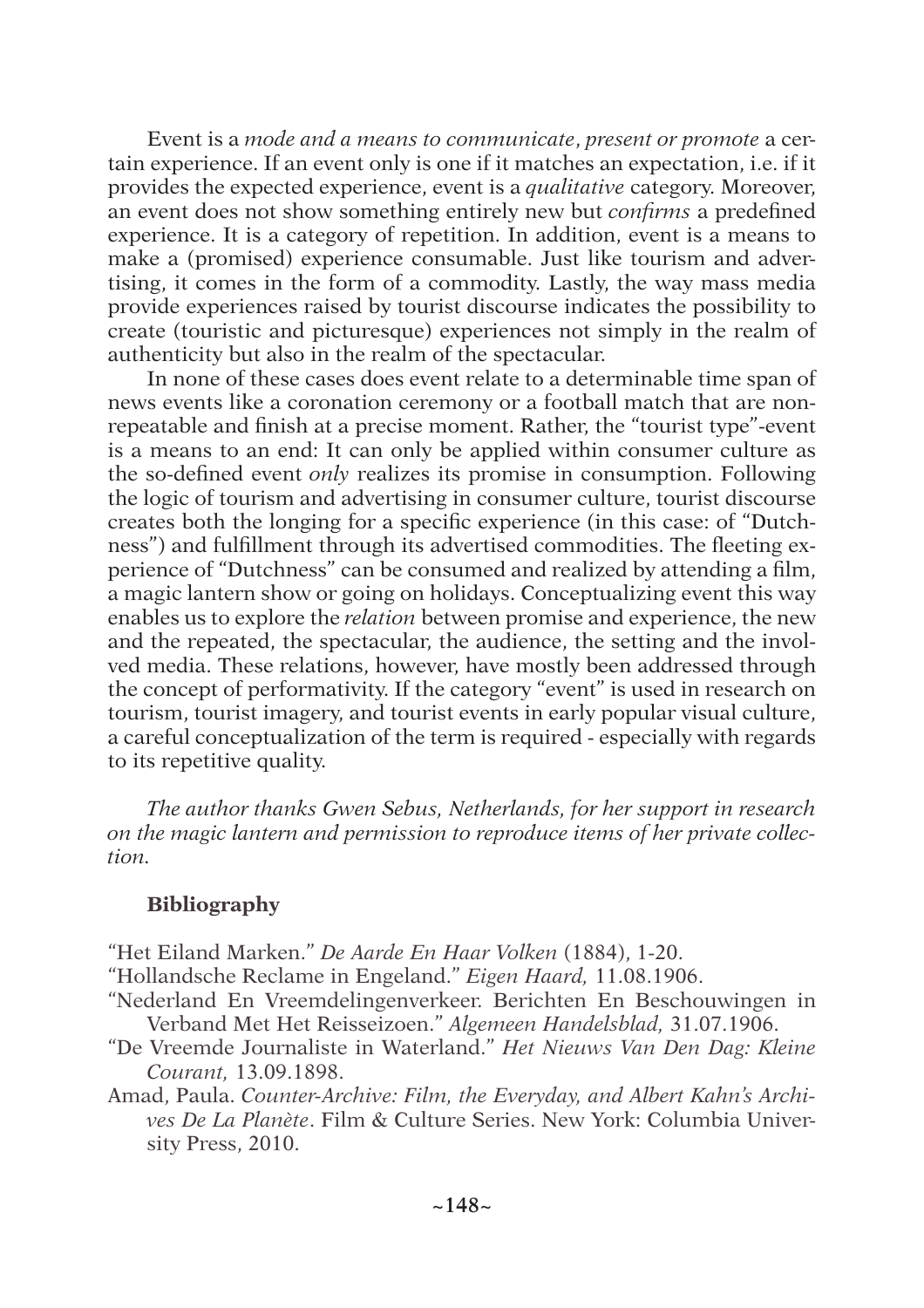- Berghoff, Hartmut, Barbara Korte, Ralf Schneider, and Christopher Harvie, eds. *The Making of Modern Tourism. The Cultural History of the British Experience, 1600-2000*. Houndmills/New York: Palgrave Publishers, 2002.
- Blom, Ivo. "Of Artist and Tourists: 'Locating' Holland in Two Early German Films." In *A Second Life: German Cinema's First Decades*, edited by Thomas Elsaesser and Michael Wedel, 246-255. Amsterdam: Amsterdam University Press, 1996.
- Boughton, George H. and Edwin A. Abbey. "Sketching Rambles in Holland." (1885).
- Couldry, Nick. *Media Rituals: A Critical Approach*. London and New York: Routledge, 2003.
- Culler, Jonathan. "The Semiotics of Tourism." In *Framing the Sign: Criticism and its Institutions*, edited by Jonathan Culler, 153-167. Oxford: Basil Blackwell, 1988.
- Dayan, Daniel and Elihu Katz. *Media Events: The Live Broadcasting of History*. Cambridge, Mass.: Harvard University Press, 1992.
- Donaldson, Geoffrey. *Of Joy and Sorrow. A Filmography of Dutch Silent Fiction (1896-1933)*. Amsterdam: 1997.
- Fiske, John. *Reading the Popular*. Boston: Unwin Hyman, 1989.
- Grew, Edwin and Marion Sharpe Grew. *Rambles in Holland*. London: Mills & Boon, 1913.
- Gunning, Tom. "Early Cinema as Global Cinema: The Encyclopedic Ambition." In *Early Cinema and the "National"*, edited by Richard Abel, Hartmut Berghoff and Rob King, 11-16. New Barnett: John Libbey Publishing Ltd., 2008.
- Havard, Henry. *La Hollande Pittoresque: Voyage Aux Villes Mortes Du Zuiderzée*. Paris: Plon, 1874.
- Hoffmann & Unger. *Projektion Für Alle. Vortrag Zu Bildern Quer Durch Holland. Projektion-Serie VII*. Lecture to the Magic Lantern Series ed. Dresden: 1906.
- Kraan, Hans. *Dromen Van Holland: Buitenlandse Kunstenaars Schilderen Holland, 1800-1914*. Zwolle: Waanders, 2002.
- Urry, John. *The Tourist Gaze*. second ed. Los Angeles, London, New Delhi, Singapore, Washington DC: Sage Publication Limited, 2009 (2002).
- Verhoeff, Nanna. *The West in Early Cinema. After the Beginning*. Amsterdam: Amsterdam University Press, 2006.
- Witkamp, P. H. "Uitstapjes Op Één Dag Uit En Thuis." *Het Nieuws Van Den Dag: Kleine Courant,* 15.06.1878.